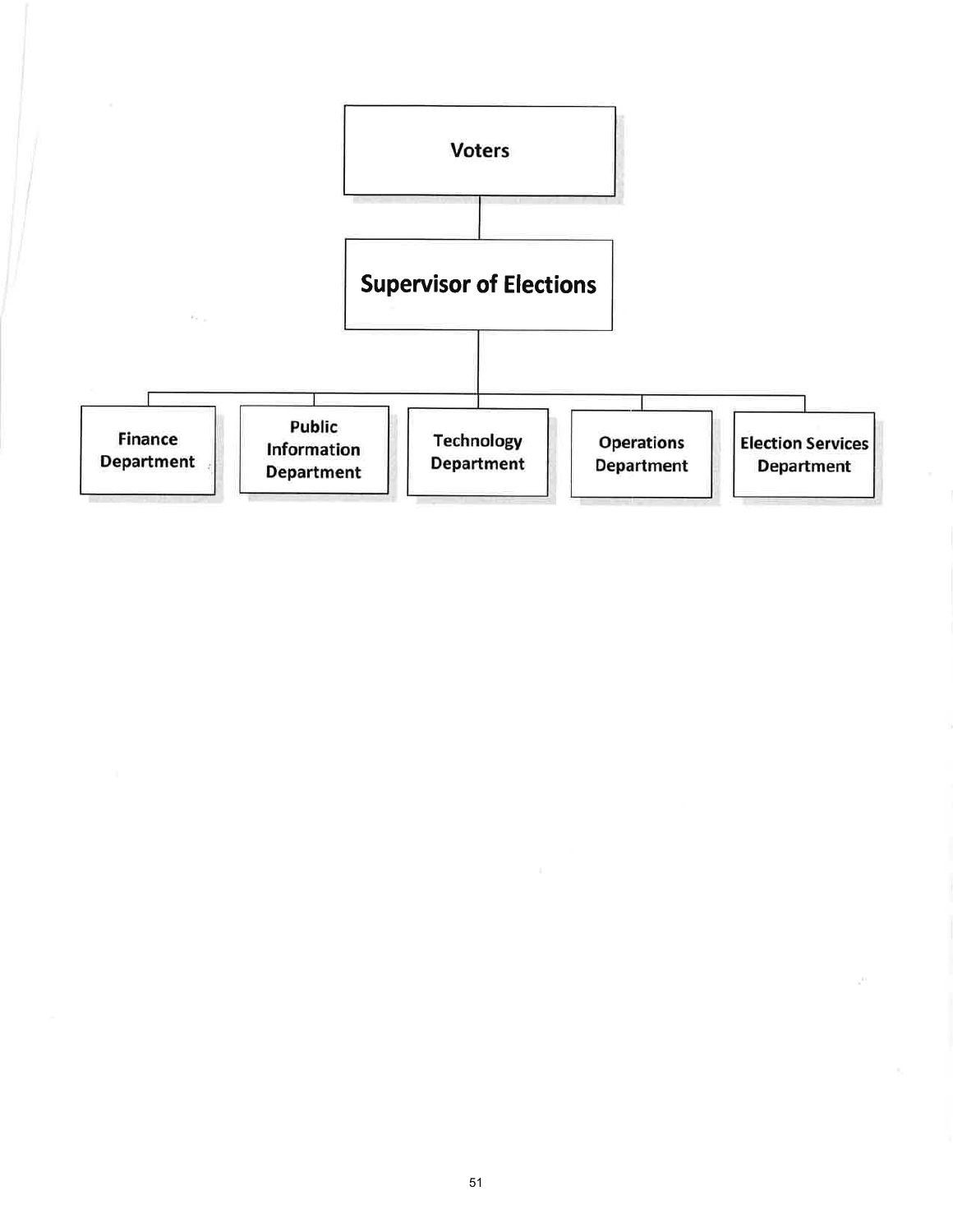## **SUPERVISOR OF ELECTIONS**



# ADOPTED BUDGET FY2018-2019 \$5,182,564

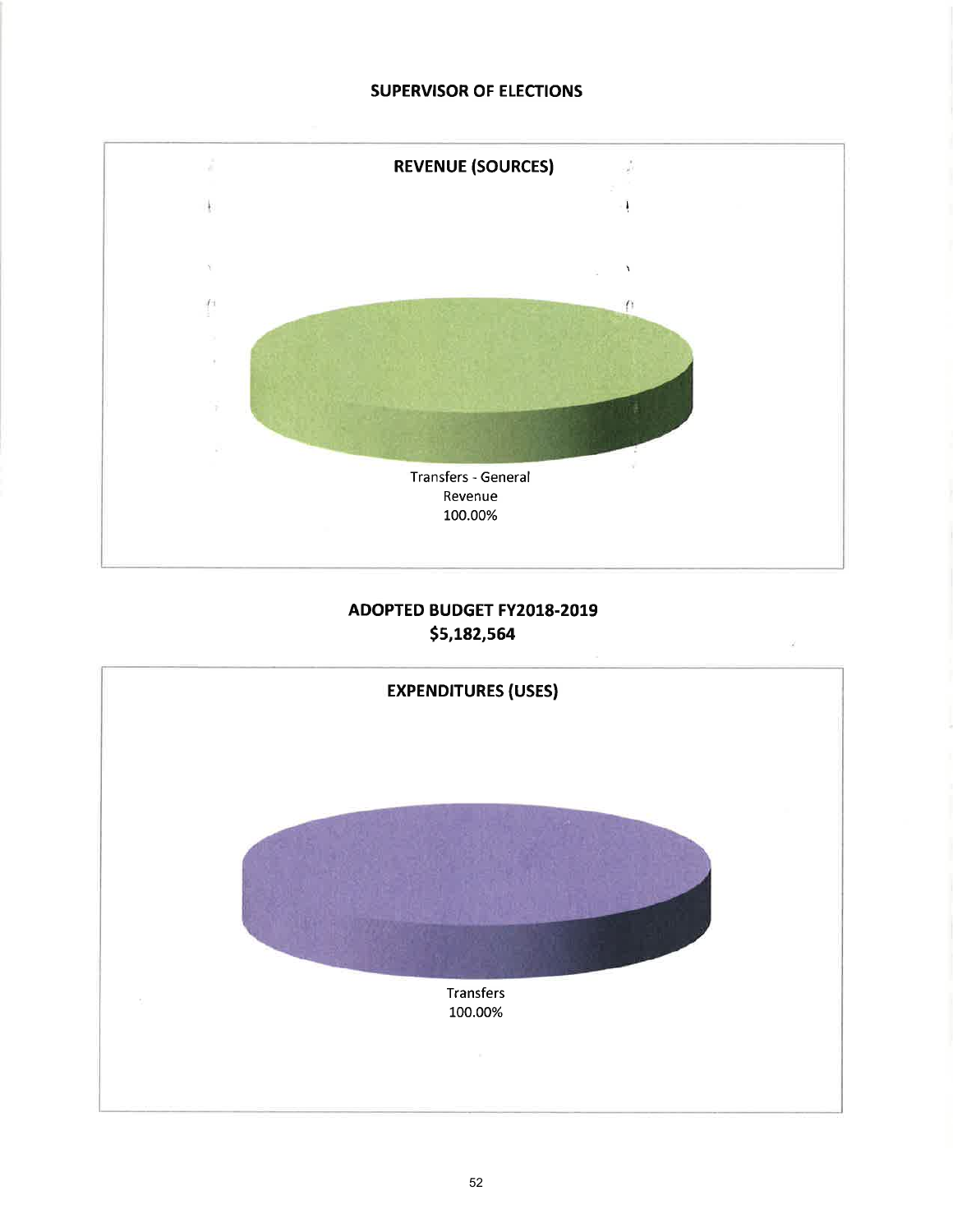## SUPERVISOR OF ELECTIONS **SUMMARY**

#### MISSION STATEMENT:

The Brevard County Supervisor of Elections Office is committed to conducting fair, efficient, and accurate elections with the highest level of transparency. lt is the mission of this office to protect the integrity of the vote and the voter rolls while also working to ensure every eligible voter has equal access to the election process.

#### PROGRAMS AND SERVICES:

#### Cybersecurity Summary

As the 9<sup>th</sup> largest voting population in Florida, my office will continue to increase efforts towards our physical and cybersecurity to ensure Brevard's elections remain transparent, yet secure from outside threats.

Cybersecurity, which has always been a critical internal process, became the focus of our entire nation during the 2016 Presidential Election. On January 6, 2017, the Department of Homeland Security designated Election Infrastructure as part of our nation's critical infrastructure and sited it's assets are so vital to the United States their incapacitation or destruction would have a debilitating effect on security.

Planned physical security and cybersecurity measures will mirror those in place at the Brevard County Sheriff's Office, to include: restricted access of non-election personnel, internal magnetic lock/badge entry system, increased security parameters. Non-election personnel requesting access behind the front counter will be required to check-in, be badged as <sup>a</sup> visitor, and escorted by an Election's staff member at all times. Non-emergency facilities access outside normal hours of operation will require advance scheduling with my office.

It is imperative the election office restricts network access interconnectivity to prevent unauthorized access and ensure data integrity. Therefore, my office is establishing a separate, independent network for connectivity between all five Election offices.

Adequate administrative facilities are crucial to handle the influx of 185+ temporary employees needed every general election year to conduct Brevard's elections and election-related activities.

#### Budget Summory

- The FY 2018/2019 total budget is \$5,261,298, a \$257,215 (5.14%) increase over FY 2017/2018
- The FY 2018/2019 general fund request is \$5,172,958, a \$361,150 (7.51%) increase over FY 2017/2018.
- o The increase in funds requested is due to the decrease in HAVA grant funds, a 2% salary increase as recommended by the board, the expectation of a two-page General Election ballot, and the hiring of an lnformation Security Specialist.
- r Capital Expenditures is comprised of increased physical and cybersecurity security enhancements.